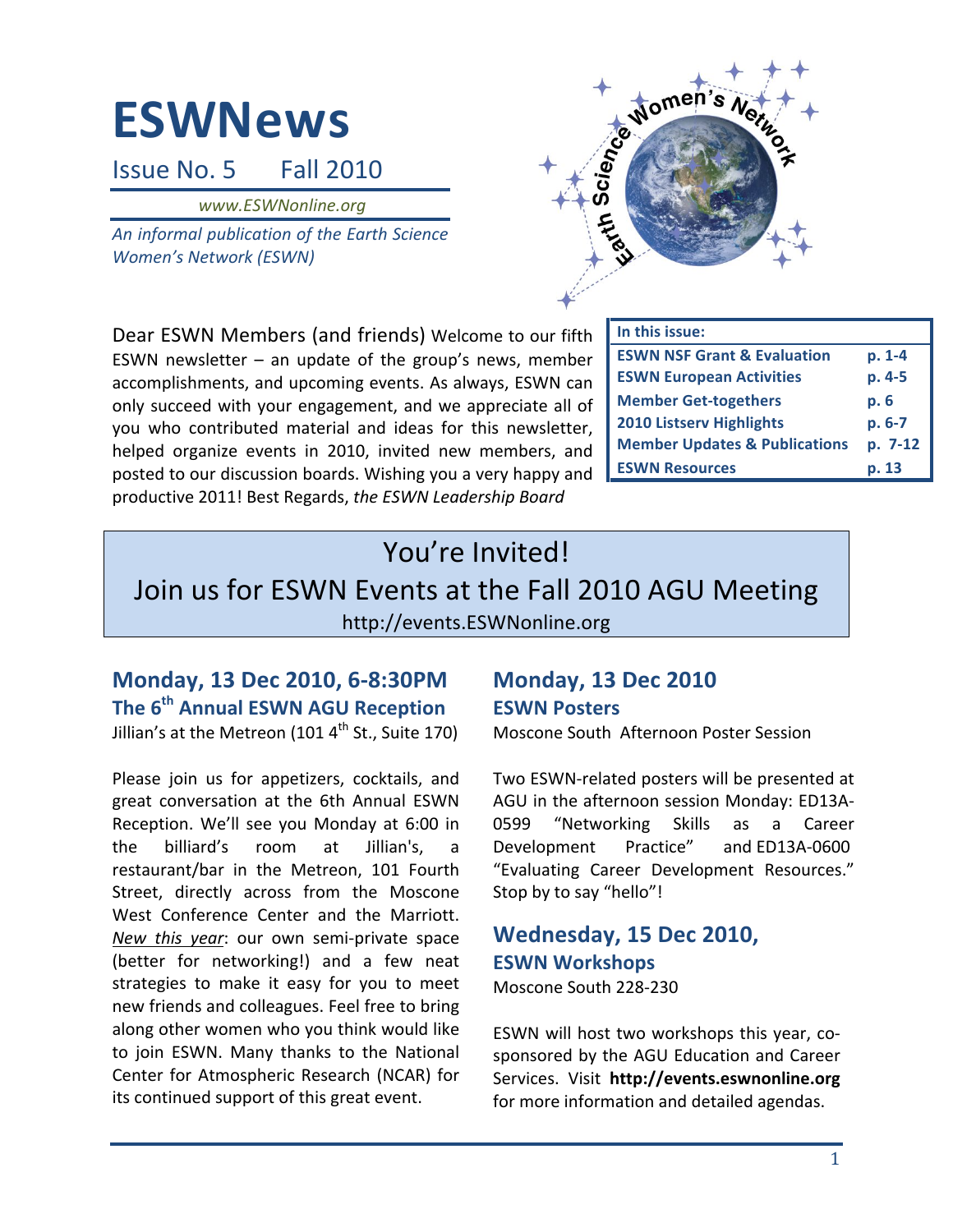# (CONT.) Wednesday, 15 Dec 2010, **ESWN Workshops**

1. "Navigating the NSF System" 10:00-12:00 Moderator(s): **Meredith Hastings** (ESWN/Brown), Rose Kontak (ESWN) and Richelle M. Allen-King (NSF). Co-sponsored by NSF, this workshop is geared towards all Early Career Faculty, Post Docs, and PhD students at AGU and will feature program officers answering questions about NSF. We held similar workshops at the 2009 NSF, which were highly attended and very successful.

No advance registration is required, and all are welcome (women and men; ESWN and friends)

#### 2. "Tips for Publishing " 16:00-18:00

Moderator: Rose Kontak (ESWN). **This** workshop targets Graduate Students and Early Post-Docs and will be a panel discussion of geoscientists with experience publishing, reviewing and editing journals such Nature Geoscience, JGR, and ERL.

# **ESWN NSF grant: 2010 review**



In September 2009, five of the ESWN Leadership Board members were awarded a **National Science Foundation** ADVANCE program PAID grant (Partnership in Implementation and

Adaptation,

Dissemination). Over the past year, the grant has allowed us to launch new ESWN initiatives, and strengthen our existing activities:

. In January we hired a great new ESWN coordinator, Rose Kontak: ESWN's first-ever employee! Welcome, Rose!

• A new web-center is right around the corner! Expected in early 2011, Rose is managing the development of a suite of online ESWN resources. These will allow ESWN members to work together online, search our database and browse discussion The collaborative environment, archives. designed by Brown University Computer Information Services and Penn State, is custom-made for ESWN using advanced web development platforms.

· Planning for a 2011 ESWN careerdevelopment workshop, to take place in Boulder, CO at NCAR June 06-08, 2011. Look for updates and details as the date gets closer!

• ESWN Leadership Board Meeting in July, 2010 in Madison, WI, focused on building diversity across demographics and disciplines. More information below.

We're also identifying new ways to grow and improve  $-$  your ideas and participation are welcome! To get more involved or share an idea, email Rose: Rose Kontak@brown.edu

# **Leadership Board Meeting** 2010 in Madison, WI

Rose Kontak, ESWN Coordinator

This past July 29-30, the ESWN Leadership Board, ESWN coordinator Rose Kontak, and NSE evaluator Sandra Laursen met in Madison, Wisconsin to discuss ESWN as well as visiting experts on issues we discussed.

We started with general updates of the membership, the web center, and the recent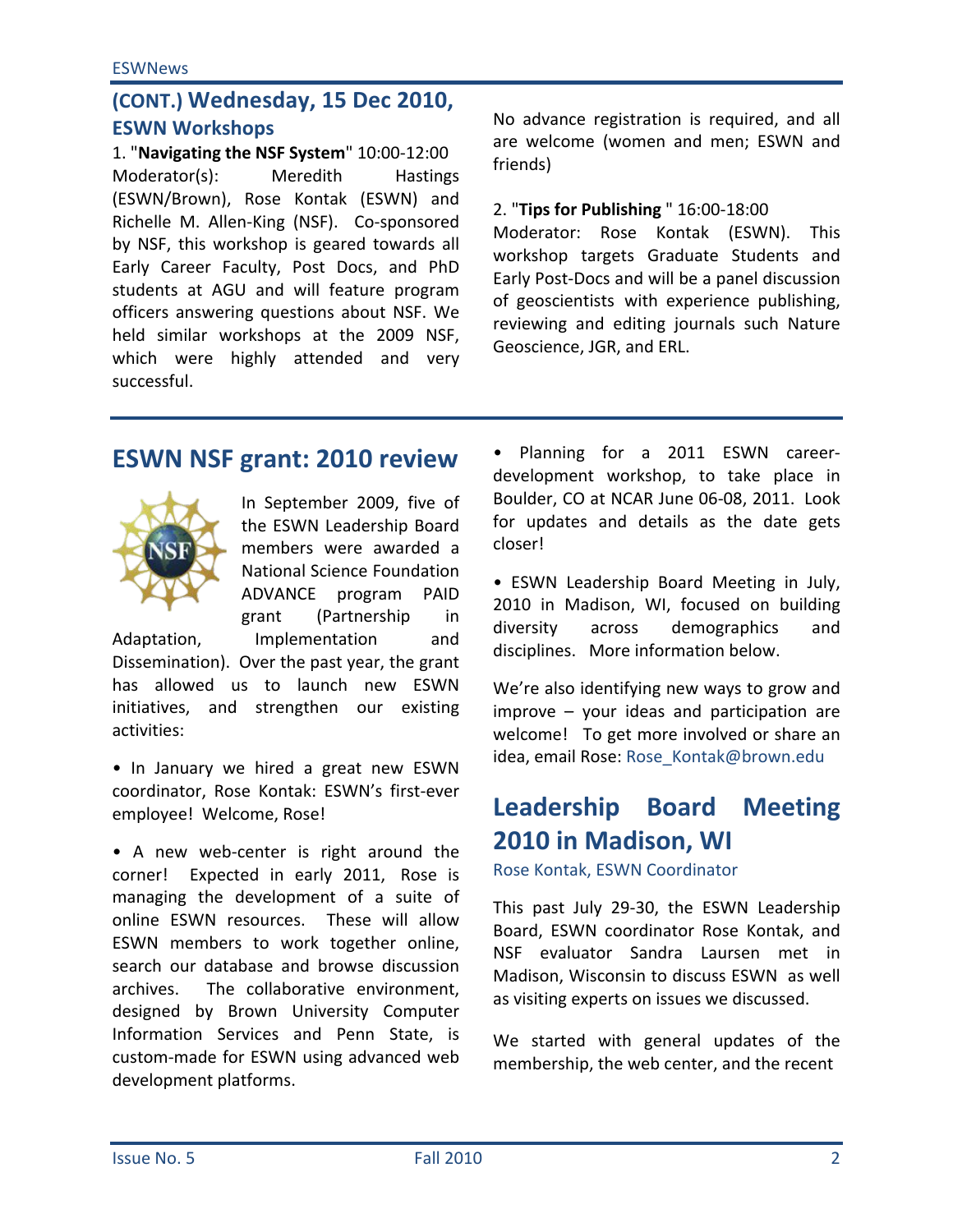#### **ESWNews**

## (CONT.) Board Meeting

survey by evaluators Sandra Laursen and Marina Kogen. The board then focused on 2011 planning the Summer Career Development Workshop and mapping out future workshops. The 2011 Workshop will be hosted by board member Christine Wiedinmyer at NCAR in Boulder, CO June 6-8. Career development skills to be addressed at the workshop include what to expect and how to prepare as a Post-doc or PhD going forward, and how to establish your research identity. We continued evening discussions on increasing participation of geologists and geophysicists over dinner with UW-Madison Prof. Jean Bahr, former President of the GSA.

On Friday we focused on race and ethnicity, with presentations by Ashanti Johnson, Director of the Institute for Broadening Participation, and Kerry Ann Rockquemore, of New Faculty Success. A major theme of the discussions involved the isolation felt by many women of under-represented minority groups, especially early in their academic careers. As ESWN grows, we'd like to offer community and support to combat this isolation  $-$  often felt by women of any race  $$ with an awareness of the varying needs of

different groups. ESWN will continue to seek advice on diversity issues to further our goals of increasing representation of all women in the Earth Sciences.



L to R: ESWN coordinator Rose Kontak; Board members Christine Wiedinmyer, Manda Adams, Tracey Holloway, Erika Marin-Spiotta, Meredith Hastings, Allison Steiner, and Amanda Staudt; and Evaluator Sandra Laursen, University of Colorado-Boulder met in Madison, WI while ESWN board member Agatha DeBoer was able to Skype in from Sweden.

We also discussed opening new seats on the ESWN Leadership Board, and engaging all members in active participation. Stay tuned for leadership opportunities in ESWN!

## **ESWN Revealed!**

Sandra Laursen and Marina Kogan (NSF Grant Evaluators, University of Colorado)

Who are ESWN members? How do they use the Network and what do they gain from it? What else do they need to develop fully as geoscience professionals? In summer 2010, nearly 500 ESWN members completed an online survey that is helping the Network answer these questions as part of the evaluation and research effort connected to ESWN's NSF ADVANCE grant. Data analysis is still underway, but here are some snapshots of ESWN's membership:

**Education:** 59% of members have a doctoral degree and 31% have a masters.

**Career stage:** 31% are graduate students, Others work in higher 19% postdocs. education (25%) and in other kinds of research positions (17%). Most members (85%) are 40 years old or less; 34% are 30 or under.

Job situation: Members work in universities, government labs and agencies, industry,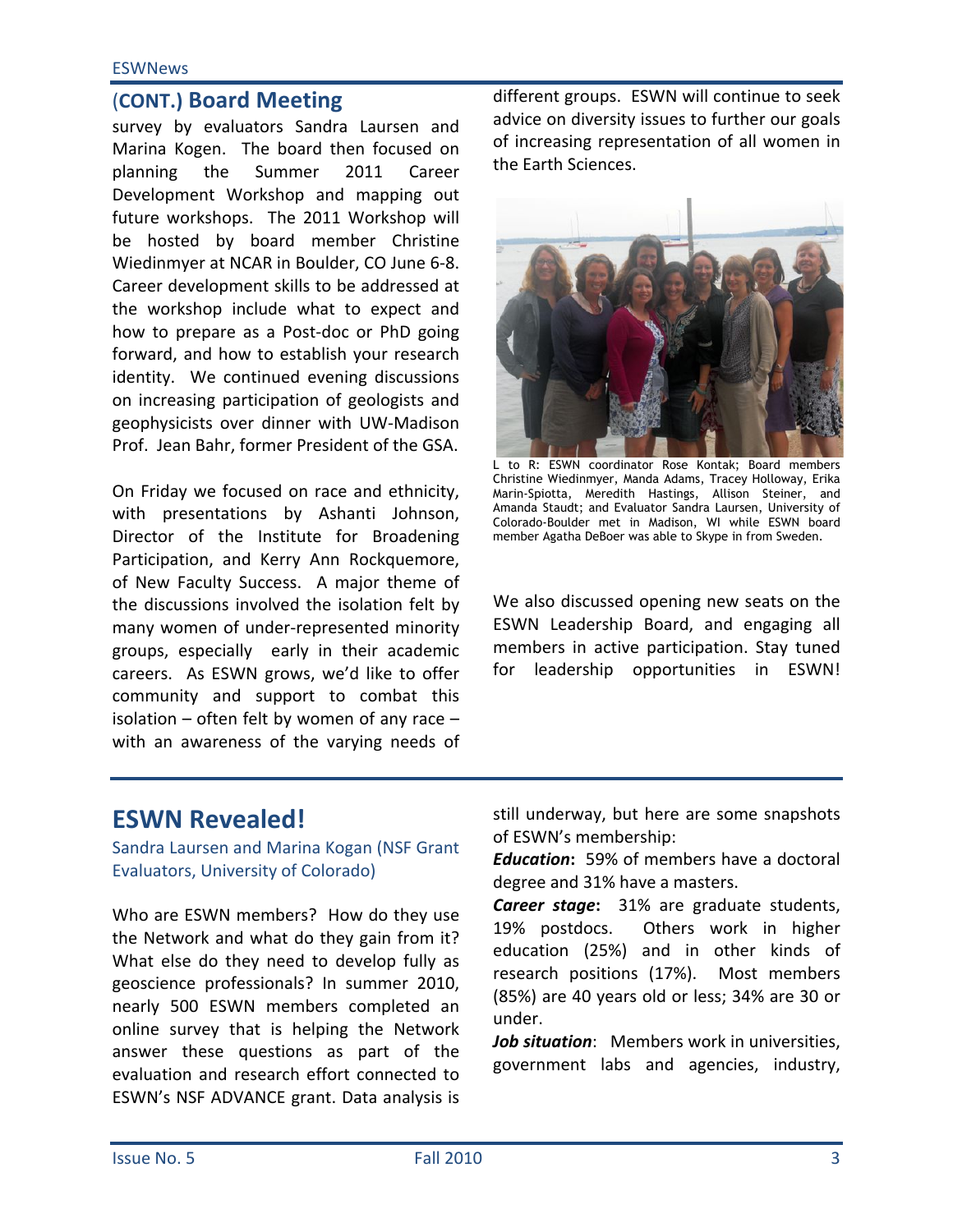business, and non-profits, and do consulting and freelance work.

**ESWN worldwide: 78% are US citizens, 6% US** permanent residents, and 18% citizens of at least 20 other countries.

**Personal life:** 77% are married or partnered; 24% have preschool children and 12% have school-age children. Most members are heterosexual; 4% are gay, lesbian, or bisexual.

Ethnicity: 89% are white, 5% Asian or Pacific Islander, 1% black or African-American, 2% Hispanic, and 3% describe multiracial backgrounds.

**Participation:** Most members (75%) say they read the ESWN list e-mail messages often but post to the list rarely or never (83%), though many (27%) report they reply personally to posts, off the list. Members seem to value what they find on the list: Almost all have read articles or news items shared on the list, half have shared a non-private item with someone else, and nearly a third have applied for grants, workshops or fellowships advertised on the list. 37% have participated in an ESWN reception at a meeting, and 29% in informal get-togethers or meals.

**Benefits:** Members report many benefits from participating in the network:

- recognition that I am not alone  $-68%$ reporting "good" or "great" gain in this area
- new understanding of obstacles faced by women in science - 61%
- knowledge of resources to support my career  $-40%$
- emotional support in facing challenges  $-$ 39%
- new resources to help me navigate obstacles - 39%
- new knowledge of benefit to my career -34%

#### **Professional development needs:**

Members' needs for professional growth understandably vary depending on their career stage. Graduate students more often report needs to develop deeper knowledge of their field, strengthen their skills in scientific writing and in presenting and defending their work, and to design and carry out independent work. Grad students and post-docs also want opportunities to craft an effective job application and explore career options in their field. Faculty, on the other hand, report higher needs for skills in teaching, leadership, and managing time, people, and budgets, and resolving disputes. Pinpointing these diverse needs will help ESWN deploy its resources to address the wide-ranging needs of all its members.

## **European activities**

Agatha de Boer, UEA

Over the course of 2010, ESWN's committee for affairs in Europe, Middle-East, Russia and Africa (EMRA) has held two successful meetings in Europe. The first was a town hall meeting and reception at the European Geophysical Union (EGU) held in April in Vienna, and the second was a networkingfocused event over lunch at the European Meteorological Society (EMS) meeting held in September in Zurich.

The EGU Town Hall meeting was called "What can EGU do for Women in Geoscience" and was attended by about 50 women and 5 men. The EGU president, Tuija Pulkkinen (a woman) introduced the session briefly. The first speaker was Linda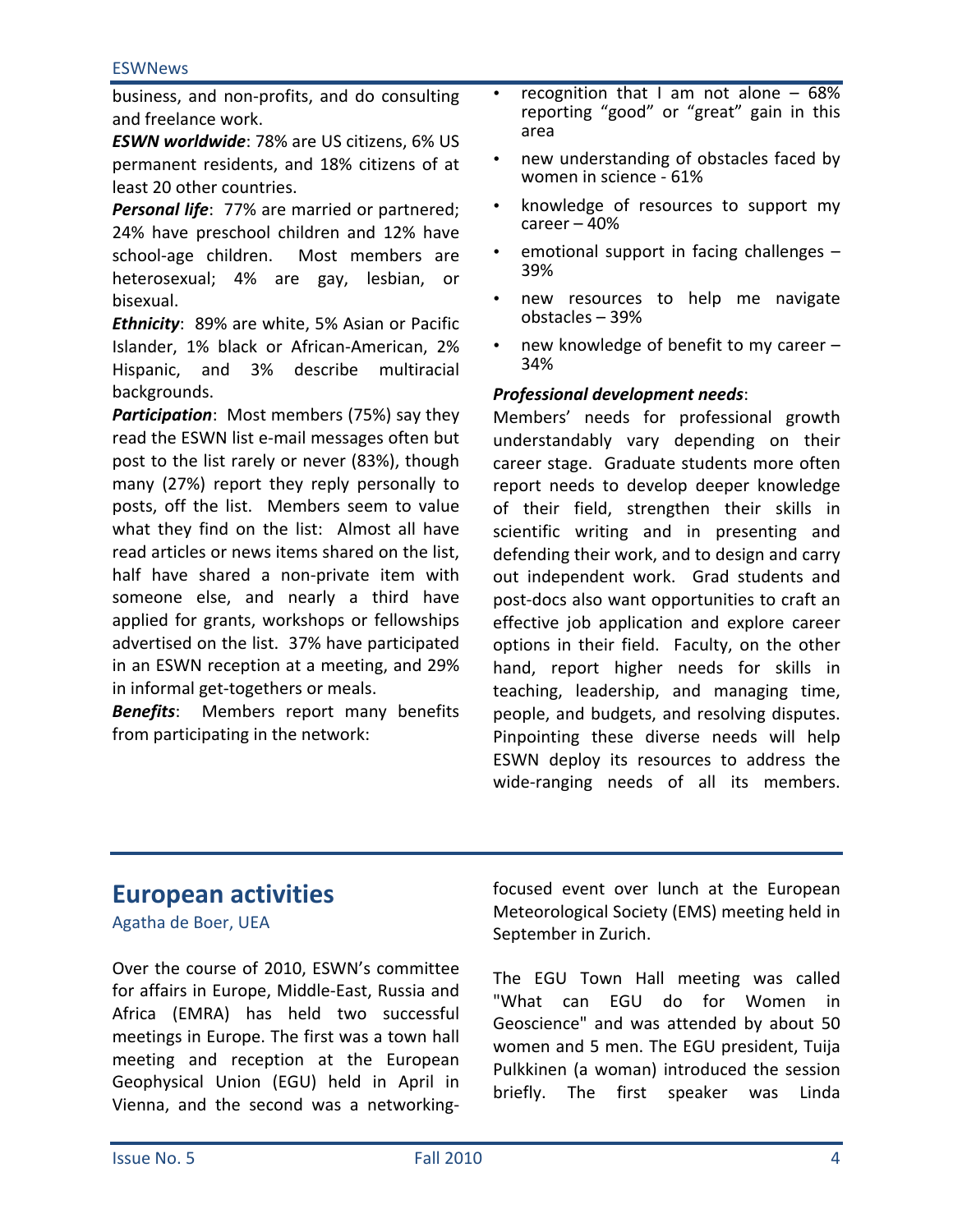Gundersen, a chief scientist at the US Geological Survey. She talked about her career and gave statistics on the percentage of women in the USGS. While the broader management structure is still very male dominated, it was very encouraging to find out that the top executive team is 48% female!

The second speaker was Bettina Schaefli who about TANDEMplusIDEA shared  $\sim 10^{-10}$ an international mentoring and personal development scheme for female scientists. The EGU Program officer then had a turn and shared interesting news: 44% of EGU attendees are female while there are only 33% female speakers. After the Town Hall meeting there was a reception sponsored by EGU that gave attendees the opportunity to network with each other and the leadership of EGU. To round off the day about 13 ESWN members went to have dinner at a lovely Vienesse pancake restaurant.



(a) ESWN dinner at the 2010 EGU in Vienna

In September we held another ESWN event at the annual EMS conference and this time the agenda was specifically focused on networking opportunities. About 40 women attended this lunchtime meeting. After a foreword from Heike Hübener, who

convened the gender session at the earlier EMS meetings, Elke Hodson, who is on the EMRA committee, introduced ESWN. This was followed by a group discussion about networks. The participants expressed a strong interest in women's networks, but none had heard of ESWN and very few knew of other women's networks.



(b) Elke Hodson introducing ESWN at the 2010 EMS meeting in Zurich. (Photo: Kathrin Riemann-Campe)

Many thanks to Martina Junge, the EMS Executive Secretary, for taking charge of the logistics of the meeting and an even bigger thank you to Elke who represented ESWN in a smashingly successful event!



(c) Discussing women's networks while enjoying food and wine at the EMS meeting in Zurich (Photo: Kathrin Riemann-Campe)'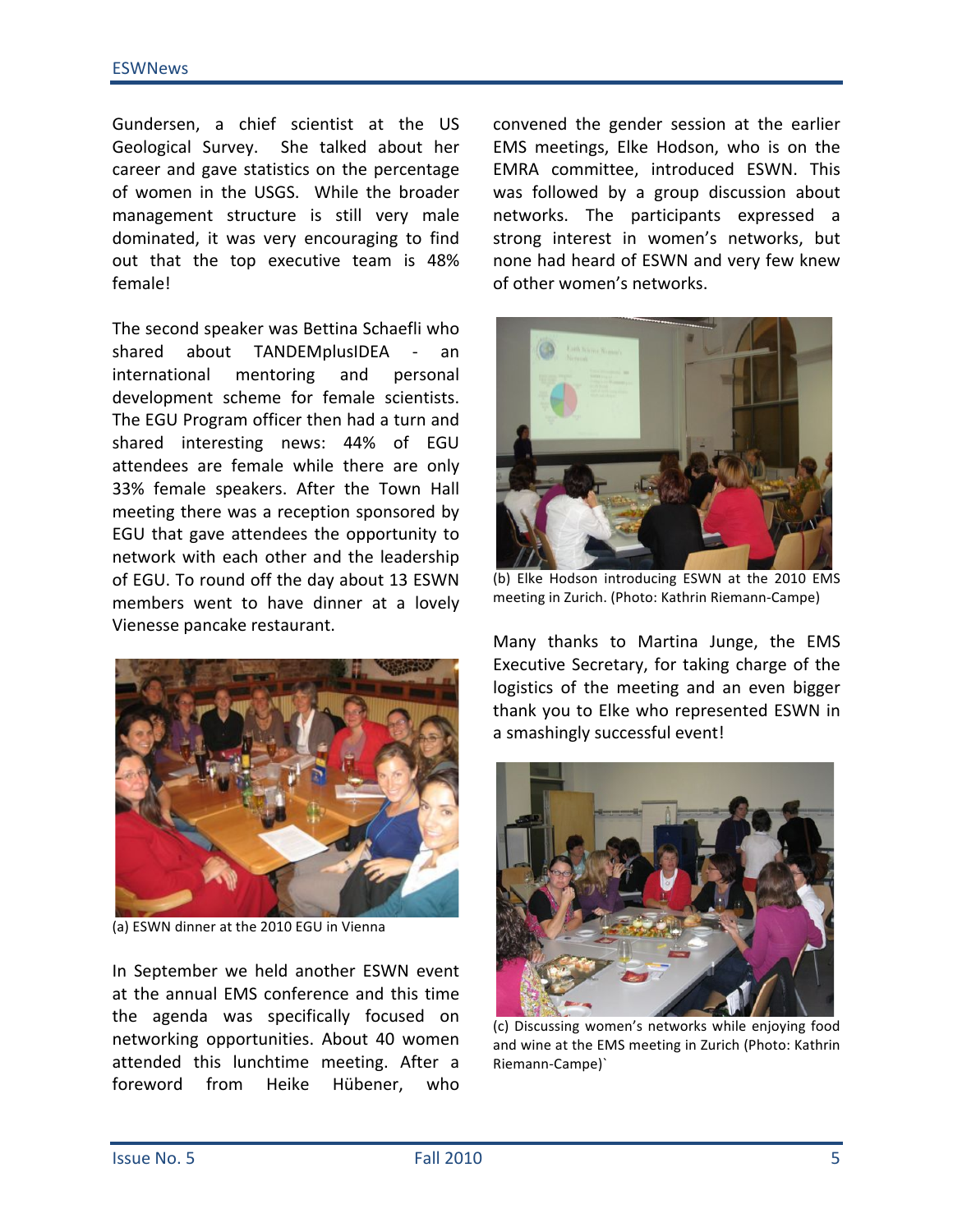#### **ASCENT Workshop Report, Year2**

Gannet Hallar, Storm Peak Laboratory

#### **ASCENT**



#### **ASCENT**

focuses on women in atmospheric ATMOSPHERIC SCIENCE COLLABORATIONS AND ENRICHING NETWORKS SCIENCE and

meteorology and is designed to initiate positive professional relationships among female faculty of different ranks and postdoctoral researchers. To date, the program consists of two annual three-day summer workshops. ASCENT also hosted two reunion events. The first event was at the AGU meeting in December 2009 and the second event was at the AAAR meeting in October 2010. By fostering relationships among women faculty and researchers, ASCENT intends to develop research opportunities for participants. ASCENT was oversubscribed again this year, and we were unable to accept all of the very qualified applicants. A total of 19 junior scientists, 8 senior scientists, and 5 graduate students participated. These women were from 24 different universities and research facilities, representing 14 states and 6 countries. For more information or to apply visit: www.ascent.dri.edu



**ESWN dinner at Goldschmidt** back: Zsuzsanna Balogh-Brunstad, Amanda Olsen, Denise Levitan, Libby Hausrath, Jill Marshall front: Natalia Irma Deligne, Megan Andrews, Alicia Newton, Erika Marin-Spiotta

## 2009-10 Member Get-togethers

- Goldschmidt: Knoxville, TN, June 2010: Dinner organized by Megan Andrews
- ESA (Ecological Society of America), Pittsburgh, PA, August 2010: **Dinner** organized by Stephanie Eby
- Seattle Happy-Hours: Ongoing, organized by Jessica Winter
- AGU of the Americas meeting, Brazil, August 2010: Dinner organized by Erika Marin-Spiotta
- **IGAC** conference this week in Halifax. **Nova** Scotia. Canada

CW from bottom left: Barbara Ervens: Erika von Schneidemesser; Barbara Turpin; Sybil Seitzinger; Rebecca Michelsen; Cynthia



Randles; Allison Schwier; Neha Sareen

### **2010 ESWN Listserv Highlights**

#### Allison Steiner, University of Michigan

In case you don't have time to read the email topics or had a busy year, here is my quick summary of the listsery topics that generated a lot of discussion in 2010. All threads are still available in the archive if you are interested in reading more.

January 2010: Dust bunnies unite! Women scientists and housework: This discussion started off with a link to a Chronicle of Higher Ed article about how women and men share housework responsibilities. There are some interesting suggestions in this thread (do what you like, farm out what you don't; hire a student to cook) and also some thoughts on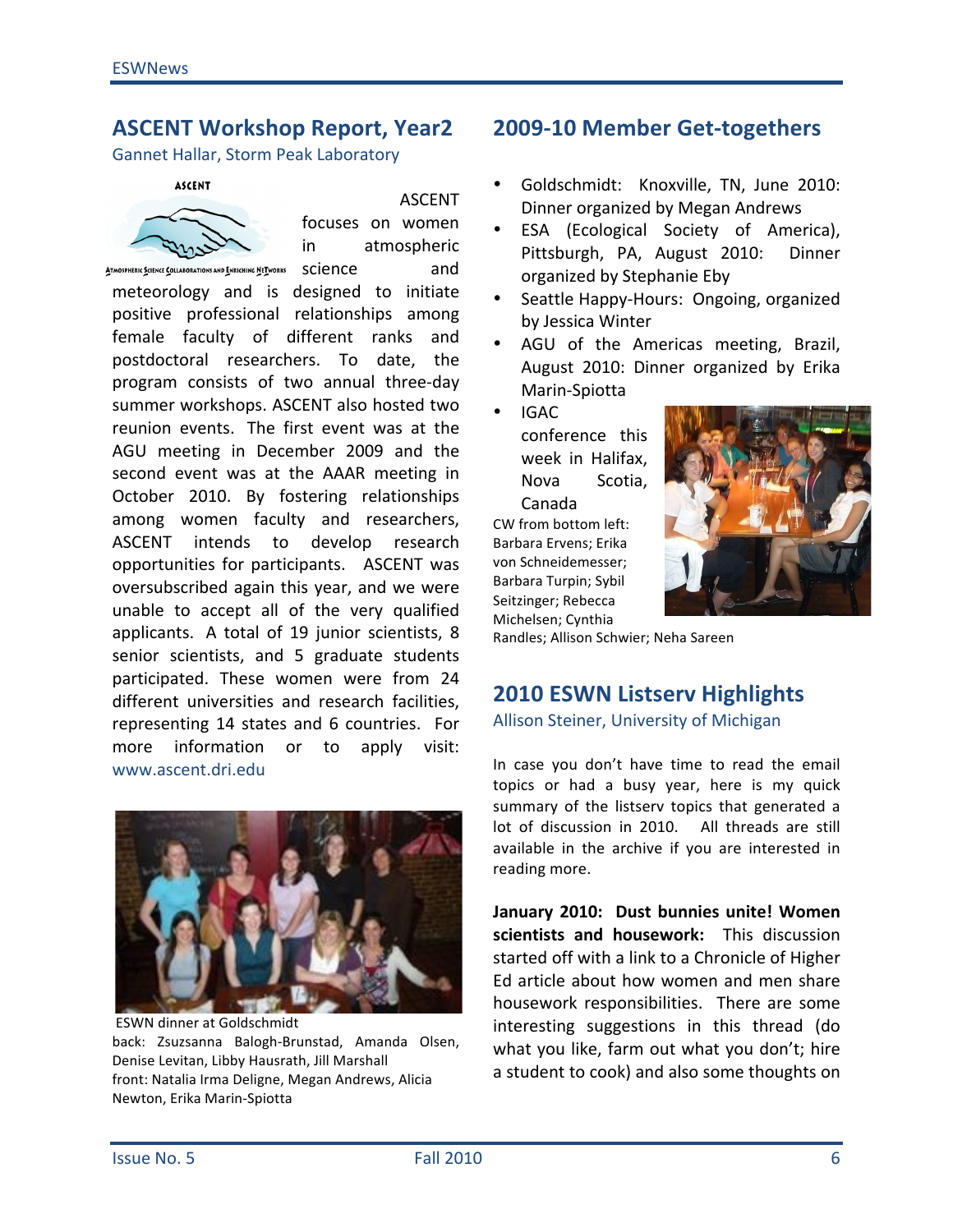various family-friendly policies at different institutions.

February 2010: Do I change my name? Ah, an ESWN classic topic! This has come up a number of times since the existence of ESWN. Check out this thread if you are getting married soon and don't know what to do when you say "I do"!

February 2010: Talking to kids about science A post about how to talk to schoolage children about science prompted many suggestions, links and resources.

**March 2010:** Writing recommendation letters: Questions about how to write a nomination letter for a faculty award led to several interesting responses with many useful tips for writing letters. These are important to keep in mind when thinking about gender bias in letters (see link to a research summary in the November archive).

May 2010: Departmental obligations and "regular working hours" A post by a member about departmental obligations outside of working hours prompted a number of interesting posts about how to handle work/life balance. Read the thread to see which side of the fence you side on!

Field work travel with small **July 2010:** 

children: One FSWN member about to head off to see asks for parenting



tips and advice on how to explain and maintain relationships with small children.

September 2010: Early vs. mid-career One of the ESWN survey respondents was thinking about the "early career" focus of ESWN and asked how the group could offer support at all career stages. This is something that we have been thinking about lately and hope to develop with more time. This thread is probably worth a read for everyone regardless of career stage, because believe it or not, you will be mid-career or late-career someday!

October 2010: Explaining CV gaps This discussion started out with a question about whether or not to call attention to a maternity leave. However, it was also applicable to other members that had taken medical leave or had just done something "different" for  $\mathbf{a}$ little while.

## **News from the Group**

Victoria Lee started a postdoc in Earth Sciences at Oxford University (UK), funded by an NSF International Research Fellowship, after completing her Ph.D. at UC Berkeley.

Stephanie Shaw is thrilled to announce the birth of her second daughter, **Neve** Chakraborty, 24, 2010. born June

Professionally, she's excited to he collaborating with another ESWN member, Emily Elliott, on measuring the stable nitrogen isotopic composition of NOx emissions from coal-fired power plants.

Meg Mobley has married her best friend and a fellow Ecology grad student-hello, twobody problem! In other news, she is one year closer to graduating, but not there yet! And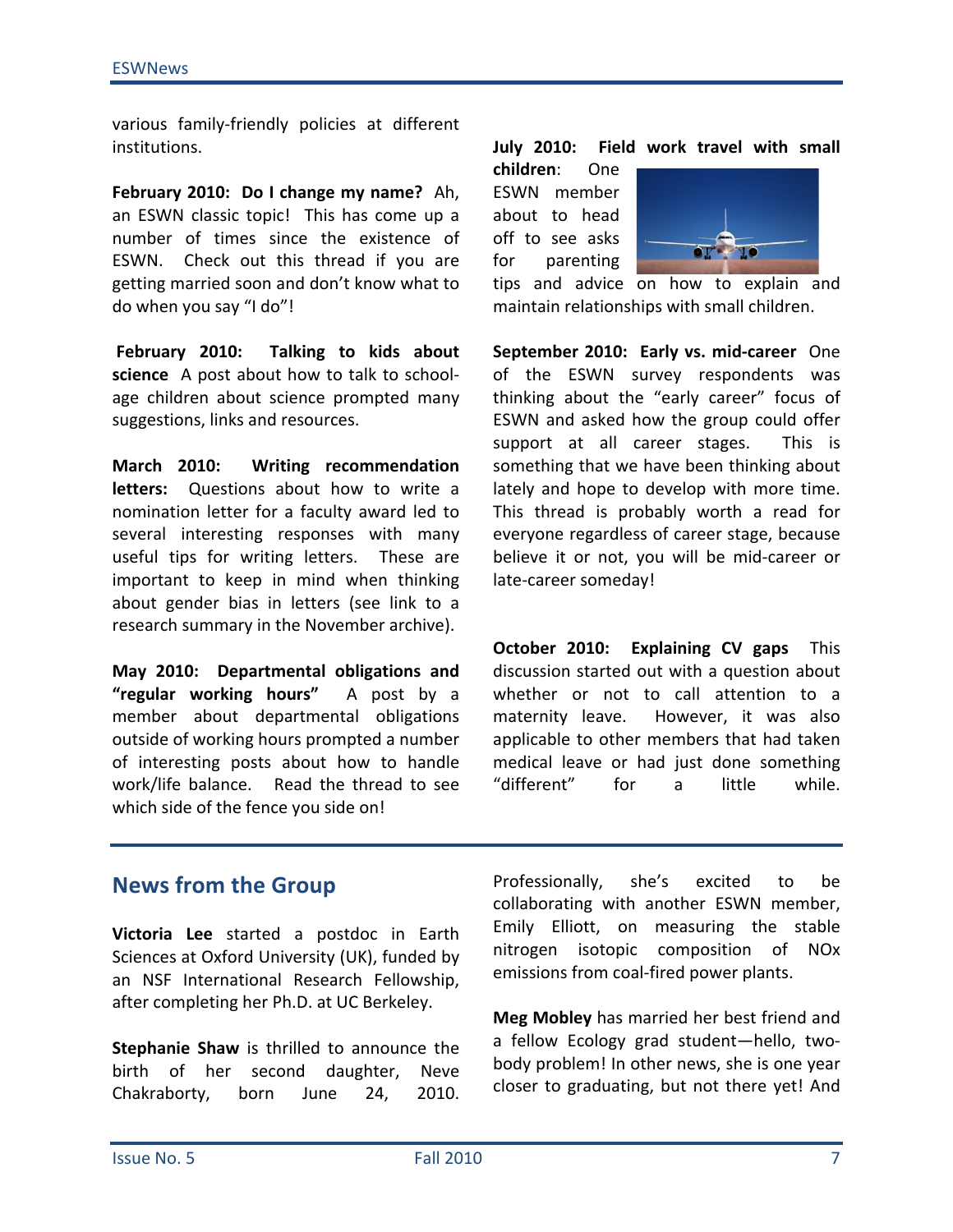she learned how to run (almost) barefoot in FiveFingers shoes!

Yi-wen Huang completed her Ph.D. from Harvard in May 2010 and had a second son in July 2010. She is staying in the Anderson group and looking for a postdoc elsewhere. She is busy with work, her postdoc-hunt, a preschooler and an infant. What fun!

Emily Elliott spent this year battling breast cancer, and is happy to note that her prognosis is excellent. She wants to thank Meredith Hastings for her support along the way. Not to let that slow her down, 2010 was also the year for the inaugural launch of the University of Pittsburgh Mobile Air Quality Laboratory outfitted Research with instrumentation for real time air quality (and isotopic!) measurements. Her first graduate student completed her degree and she hired a stable isotope technician. Here's to great things in 2011!

Elisabeth Nadin moved to Fairbanks, AK, to start a position as Assistant Professor in geology.

Maureen Long is enjoying life as a 2nd year assistant professor in the Geology and Geophysics department at Yale. She spent part of the summer doing fieldwork in Virginia and West Virginia, and has a new field project getting underway in Peru. She and her husband Tony Fiorini are eagerly awaiting the birth of their first child, due in December.

Meredith Hastings is settling into being an Assistant Professor at Brown University in Providence, RI. Of particular note in this last year is the hiring of Rose Kontak, the ESWN Coordinator, who is based at Brown Univ and is helping us make lots of progress in all things ESWN!

Roberta Hamme and Jody Klymak welcome Cordelia Ann Klymak born August 16, 2010 Listen to her talk about work on the Quirks & Quarks interview:

http://www.cbc.ca/quirks/episode/2010/10/16/octob er-16-2010/

Casey Letkewicz completed her Master of Science degree in August 2009, publishing her first peer-reviewed article in August 2010. based on her master's work. In 2009 and 2010, she participated in the Verification of the Origins of Rotation in Tornadoes Experiment 2 (VORTEX2), gathering data on tornadic storms, and will be analyzing some of the data for her Ph.D. work.

Erika L. Roesler welcomed her first baby, Everett, to this beautiful world on September 22, 2010.

**Stephanie Eby** received her Ph.D. in Biology from Syracuse University in May of this year. Her dissertation was titled: "Fire and the reasons for its influence on mammalian herbivore distributions in an African savanna ecosystem." She is currently a Postdoctoral Research Associate at Princeton University.

Laura Edwards gave birth to twin boys on February 9th. Levi Kelsey was 6 lb 9 oz and 19.5 inches long. Cody Thomas was 8 lb and 20 inches long. They are great brothers and love to laugh and play. These are her first children.

LaToya Myles was recently selected as an honoree of The Root 100, an exclusive list that honors one hundred individuals, aged 25-45, who represent the new generation of emerging and established leaders in the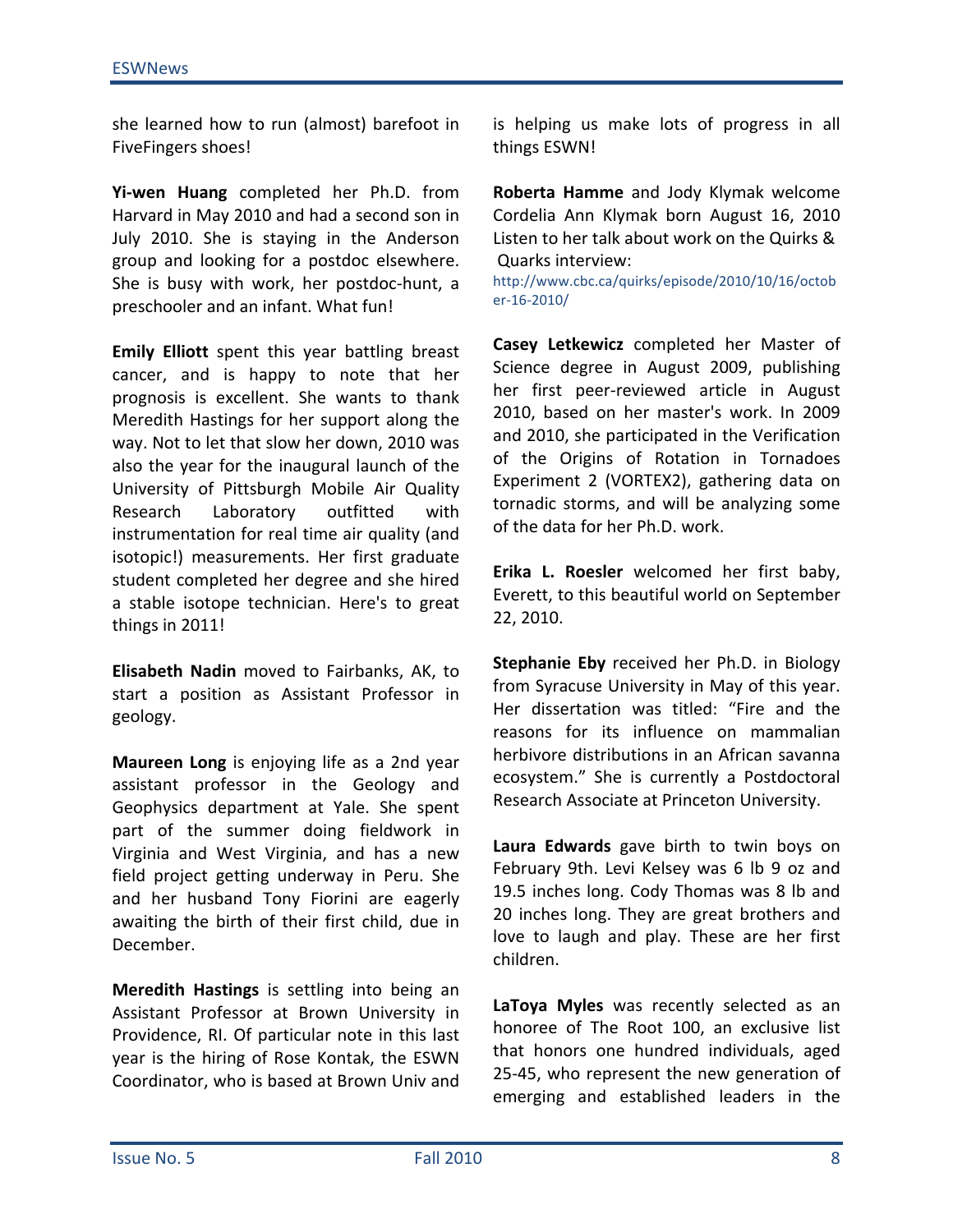African-American community. She and her husband, Gerald, welcomed a new addition to their family. Their daughter, Chelsea Lynea, was born April 14. Big brother Craig also welcomed his little sister.

Y. Fang received her PhD degree from the program in Atmospheric and Oceanic Sciences Program at Princeton University and will work as a postdoc at Princeton Woodrow Wilson School.

Corinna Hoose has started a "Helmholtz-University Young Investigators Group" (roughly equivalent to a tenure track assistant professor position) at the Karlsruhe Institute of Technology, Germany, in April 2010.

Alexander **Becky** (Assistant Professor, University of Washington Department of Atmospheric Sciences) had a baby boy, Wade E. Suess, born on January 13, 2010, joining daughter Dayna.

Christine Wiedinmyer continues to enjoy her position as a research scientist at the National Center for Atmospheric Research in Boulder. She most recently developed a global fire emissions model for chemical and climate modelers, and just started an EPA grant to model biological particles from agricultural activities. Her two kids (ages 4 and 7) continue to make her smile, and she even manages to get out and play every once in a while.

Agatha de Boer and other EMRA committee members Amelie Kirchgaessner, Parv Suntharalingam, Elke Hodson, and Sam Burgess. are pleased to welcome three new members on board. They are Jaana Bäck (Finland), Mirjam Glessmer (Germany) and Delphine Dyrang (UK). If you would like to be involved in EMRA or have a suggestion for another event, please contact Agatha de Boer at a.deboer@uea.ac.uk.



## **Publications by Members**

Lee, V.E.\*, D.J. DePaolo, J.N. Christensen. (2010) Uranium-series comminution ages of continental sediments: Case study of a Pleistocene alluvial fan. Earth Planet. Sci. Lett. 296 (3-4), 244-254

VanLoocke, A., C. J. Bernacchi, and Tracy Twine\*. (2010) The impacts of Miscanthus x. giganteus production on the Midwest U.S.

Glob. Change. hydrologic cycle, Bio. Bioenergy, 2, 180-191. doi: 10.1111/j.1757-1707.2010.01053.

Shaw, S.L.\*, B. Gantt, N. Meskhidze (2010) Marine Isoprene and Monoterpene Production and Emissions: A Review. Advances in Meteorology, Special Issue: Marine Aerosol-Cloud-Climate Interactions. Volume 2010, doi:10.1155/2010/408696.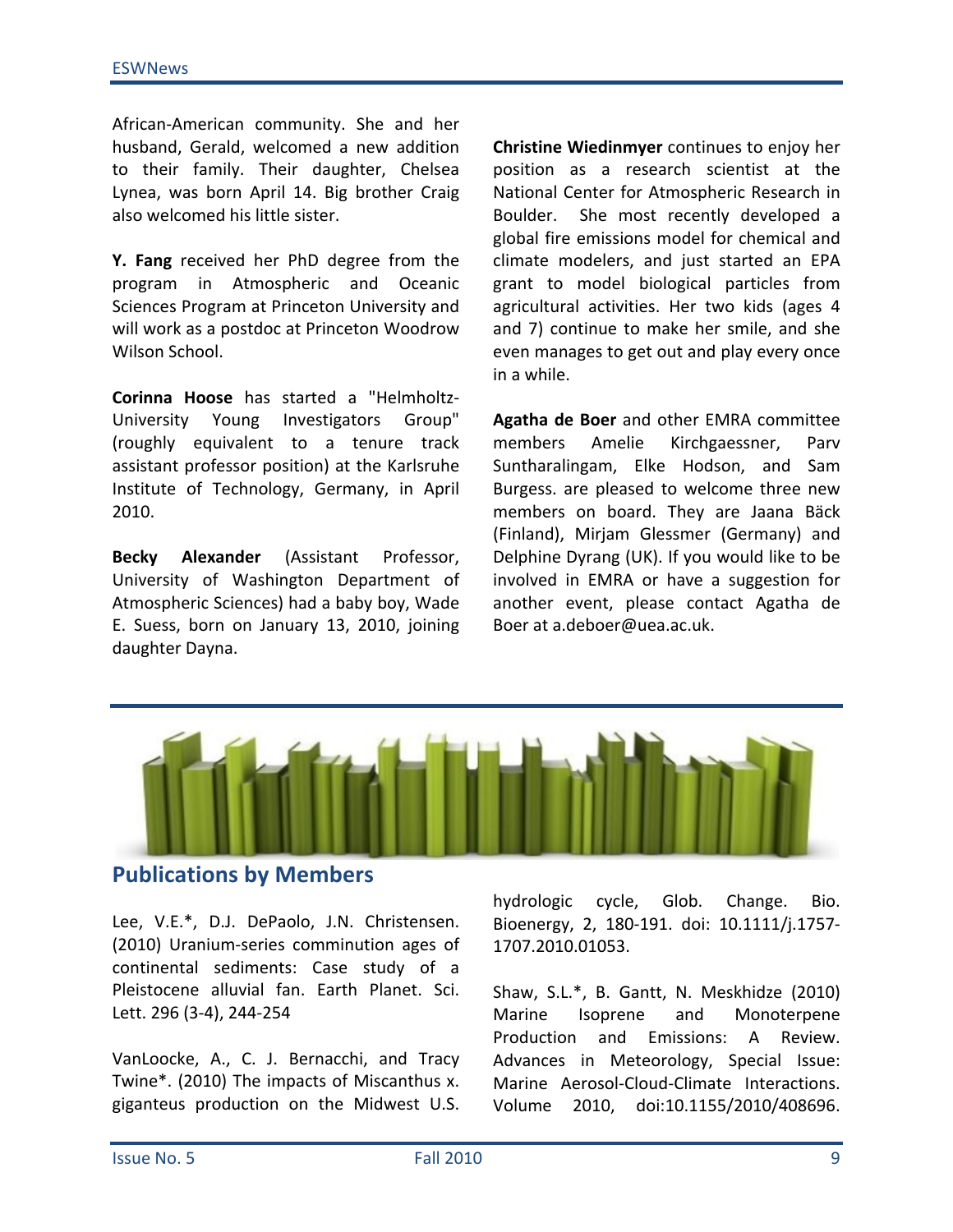Lindjhem, C.E., A.K. Pollack, A. DenBleyker, and S. Shaw\* (in press) Improvements to the spatial and temporal modeling of on-road vehicle emissions. J. Air Waste Manage. Assoc.

Bäck J.\*, Aaltonen H., Hellén H., Kajos M., Patokoski J., Taipale R., Pumpanen J. & Heinonsalo J. (2010) Variable emissions of microbial volatile organic compounds (MVOCs) from root-associated fungi isolated from Scots pine. - Atmospheric Environment 44: 3651-3659.

Richter, Daniel deB and Megan L Mobley\* (2010) Monitoring Earth's Critical Zone, Science, 326:1067 1068, DOI: 10.1126/science.1179117

Shrestha G.\*, Traina S.J., Swanston C.W., 2010, Black Carbon's Properties and Role in the Environment: A Comprehensive Review, Sustainability.  $2010;$  $2(1):294-320.$ 



Huang, Yi-wen\*, Timothy J.Dransfield, and James G. Anderson. (2010) Experimental Evidence for the Pressure Dependence of the **Reaction Rate** Constant between

Acetic Acid and Hydroxyl Radicals, J. Phys. Chem. A, 114(43), 10.1021/jp106446q.

Wiedinmyer, C.\*, and M. D. Hurteau (2010), Prescribed Fire As a Means of Reducing Forest Carbon Emissions in the Western United States, Environmental Science & Technology, 44(6), 1926-1932. Jiang\*, X., Z.-L. Yang, H. Liao, C. Wiedinmyer\*. (2010) Sensitivity of Biogenic Secondary Organic Aerosols to Future Climate Change at Scales: An Online Regional Coupled Simulation. Atmospheric Environment, 44, 4891-4907,

doi:10.1016/j.atmosenv.2010.08.032.

Nadin, E.S., and Saleeby, J.B. (2010) Quaternary reactivation of the Kern Canyon fault system, southern Sierra Nevada, California, GSA Bulletin, v. 122, n. 9-10, doi:10.1130/B30009.1

Barnes, R.T.\* and P.A. Raymond. 2010. Land use controls on the delivery, processig, and removal of nitrogen from small watersheds: Insights from the dual isotopic composition of stream nitrate. Ecological Applications, 20  $(7)$ : 1961-1978.

Marlon, J.R., Patenaude, G., Barnes, R.T.\* 2010. Catalyzing Interdisciplinary Research on Climate Change. EOS, 91 (34): 299.

Long, Maureen D.\*, and Thorsten W. Becker (2010), Mantle dynamics and seismic anisotropy, Earth Planet. Sci. Lett., 297, 341-354.

Long, Maureen D.\*, Margaret H. Benoit, Martin C. Chapman, and Scott D. King (2010), Upper mantle anisotropy and transition zone thickness beneath southeastern North America and implications for mantle dynamics, Geochem. Geophys. Geosyst., 11, Q10012, doi:10.1029/2010GC003247.

Pratt, Kerri\* and Kimberly Prather. (2010) Aircraft measurements of vertical profiles of aerosol mixing states, J. Geophys. Res., 115, doi:10.1029/2009JD013150. D11305, Mielke, Levi, Kerri Pratt\*, Paul Shepson, Scott McLuckey, Armin Wisthaler and Armin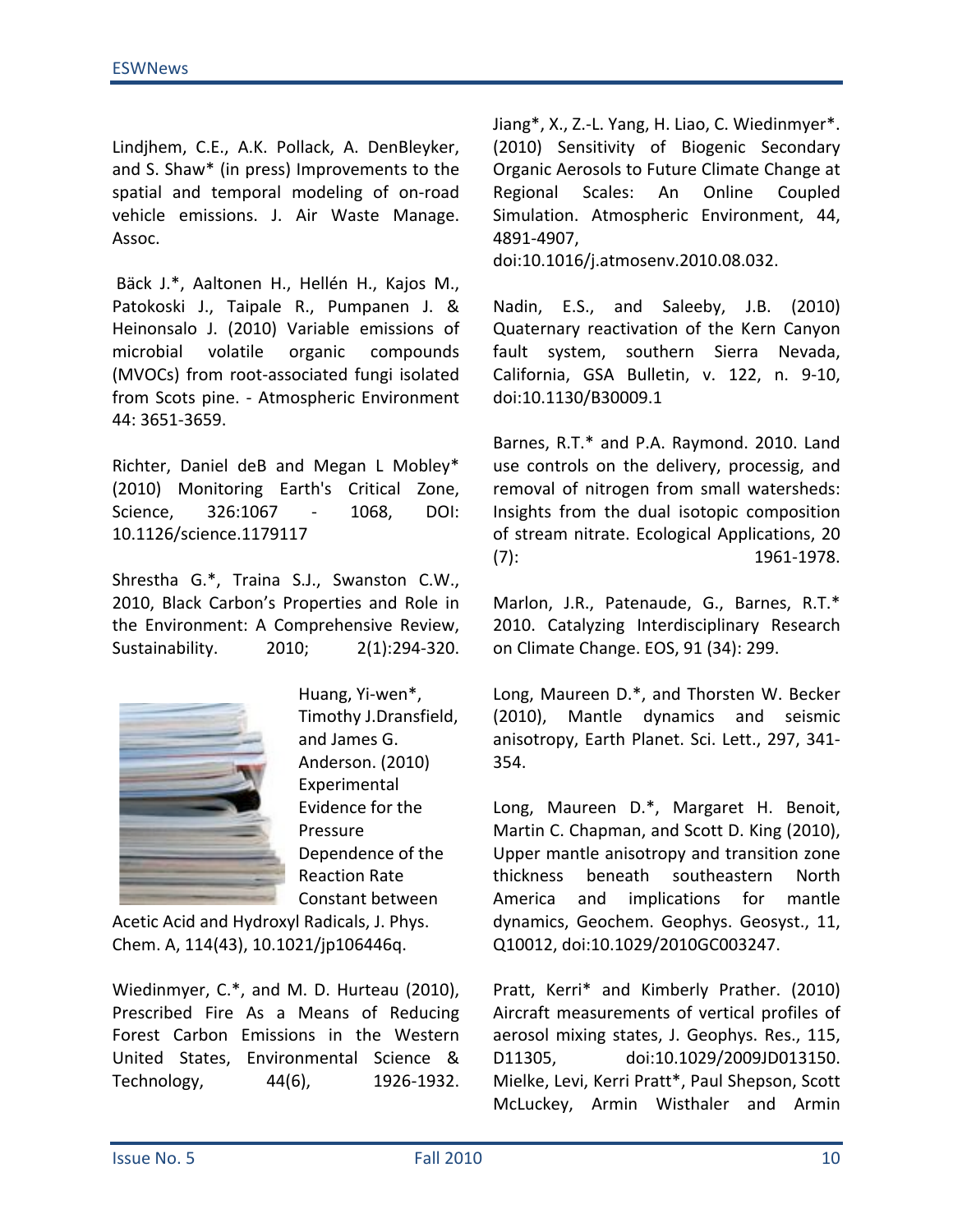Hansel. (2010) Quantitative determination of biogenic volatile organic compounds in the atmosphere using proton-transfer reaction linear ion trap mass spectrometry, Analytical Chem., 82, 19, doi:10.1021/ac1014244.

Faubert P., Tiiva P., Rinnan Å., Michelsen A., Holopainen J.K., Rinnan R.\* (2010) Doubled volatile organic compound emissions from subarctic tundra under simulated climate warming. New Phytol, 187, 199-208, doi:10.1111/j.1469-8137.2010.03270.x

Faubert P., Tiiva P., Rinnan Å., Holopainen J.K., Holopainen T., Kyrö E., Rinnan R.\* (2010) Non-methane biogenic volatile organic compound emissions from a subarctic peatland under enhanced UV-B radiation.  $13,$ 860-873, Ecosystems, doi:10.1007/s10021-010-9362-1

Hamme\*, Roberta C., Peter W. Webley, William R. Crawford, Frank A. Whitney, Michael D. DeGrandpre, Steven R. Emerson, Charles C. Eriksen, Karina E. Giesbrecht, Jim F. R. Gower, Maria T. Kavanaugh\*, M. Angelica Peña, Christopher L. Sabine, Sonia D. Batten, Laurence A. Coogan, Damian S. Grundle, Deirdre Lockwood (2010) Volcanic ash fuels anomalous plankton bloom in subarctic northeast Pacific, Geophys. Res. Lett., 37, L19604, doi:10.1029/2010GL044629.

Hastings, M.G. (2010), Evaluating source, chemistry and climate change based upon the isotopic composition of nitrate in ice cores, Earth and Env. Sci., 9, 012002, doi:10.1088/1755-1315/9/1/012002.

Manning\*, Cara, Roberta C. Hamme\*, and Annie Bourbonnais\* (2010) Impact of deepwater renewal events on fixed nitrogen loss from seasonally-anoxic Saanich Inlet, Mar. Chem., doi:10.1016/j.marchem.2010.08.002.



Letkewicz, Casey\*, Matthew Parker (2010) Forecasting the Maintenance of Mesoscale Convective Systems Crossing the Appalachian Mountains, Wea. Forecasting, 25, p. 1179-1195, doi:2010WAF2222379.1

Myles, LaToya\*, John Kochendorfer, Mark. W. Heuer, and T.P. Meyers. (2010) Measurement of trace gas fluxes over an unfertilized agricultural field using the fluxgradient technique. J. Environ. Qual. doi: 10.2134/jeq2009.0386.

Beghein, Caroline (2010) "Radial anisotropy petrological constraints: and prior  $\overline{a}$ comparative study", J. Geophys. Res., 115, doi:10.1029/2008JB005842 B03303,

Beghein, Caroline, J. Arthur Snoke, and Matthew J. Fouch (2010) "Depth Constraints on Azimuthal Anisotropy in the Great Basin from Rayleigh Wave Phase Velocity Maps", Earth Planet. Sci. Lett., 289, 467-478, doi:10.1016/j.epsl.2009.11.036

Fang, Y.\*, A. M. Fiore\*, L. W. Horowitz, H. Levy, Y. Hu, and A. G. Russell (2010), Sensitivity of the NOy budget over the United States to anthropogenic and lightning NO<sub>x</sub> in summer, J. Geophys. Res., 115, D18312, doi:10.1029/2010JD014079

Fang, Y.\*, A. M. Fiore\*, L. W. Horowitz, A. Gnanadesikan, H. Levy, Y. Hu, and A. G. Russell (2009), Estimating the contribution of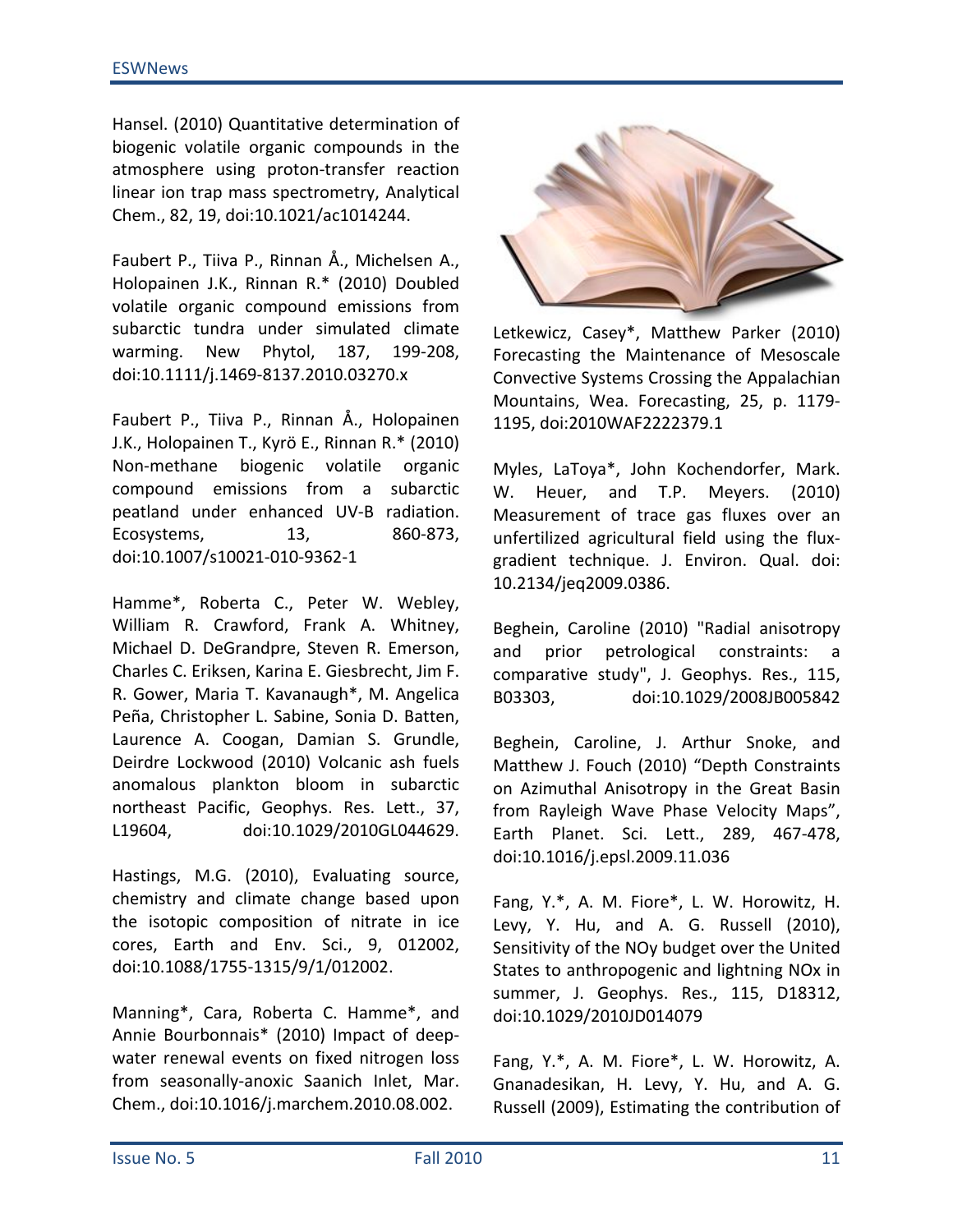strong daily export events to total pollutant export from the United States in summer, J. Geophys. Res., 114, D23302, doi:10.1029/2008JD010946

Hallar, Anna Gannet., I.B. McCubbin, B. Hallar, R. Levine, W. Stockwell, J. Lopez, J. Wright, 2010: Science in the Mountains: A Unique Research Experience to Enhance Diversity in the Geosciences. J. GeoScience Education, v. 58, n. 2, March, 2010, p. 213-220.

Hartten, Leslie M. \*, Margaret A. LeMone (2010) The Evolution and Current State of the Atmospheric Sciences "Pipeline". Bull. Amer. Meteor. Soc., 91, 942-956 doi: 10.1175/2010BAMS2537.1

LaDue, Daphne S.\*, Pamela L. Heinselman, and Jennifer F. Newman (2010) Strengths and Limitations of Current Radar Systems for Two Key Stakeholder Groups in the Southern Plains, Bull. Amer. Met. Soc., 91(7), 899-910, doi:10.1175/2009BAMS2830.1

Hoose, Corinna, J. E. Kristjánsson and S. M. Burrows (2010): How important is biological ice nucleation in clouds on a global scale? Environmental Research Letters, 5, 024009, doi:10.1088/1748-9326/5/2/024009

Sinclair\*, V. A., S. L. Gray, and S. E. Belcher  $(2010)$ , Controls boundary on layer ventilation: Boundary layer processes and large-scale dynamics, J. Geophys. Res., 115, doi:10.1029/2009JD012169. D11107,

Sinclair\*, V. A., S. E. Belcher, and S. L. Gray (2010), Synoptic Controls on Boundary-Layer Characteristics, Boundary-Layer Meteorol., 134, doi:10.1007/s10546-009-9455-6

Sofen, E.D., B. Alexander\*, and S.A. Kunasek\* (2010), The sensitivity of the oxygen isotopes of ice core sulfate to changing oxidant since the preindustrial. concentrations Atmos. Chem. Phys. Discuss. 10, 20607-20623.

Kunasek, S.A.\*, B. Alexander,\* E.J. Steig, E.D. Sofen, T.L. Jackson, M.H. Thiemens, J.R. McConnel, D.J. Gleason, H.M. Amos\* (2010), Sulfate sources and oxidation chemistry over the past ~230 years from sulfur and oxygen isotopes of sulfate in a West Antarctic ice core, J. Geophys. Res., 115, D18313, doi:10.1029/2010JD013846.

Steiner, A.L.\*, A.J. Davis, S. Sillman, R.C. Owen, A.M Michalak, and A.M Fiore\*, Observed suppression of ozone formation at extremely high temperatures due to chemical and biophysical feedbacks, Proceedings of the National Academy of Sciences USA, accepted September 2010.



A special thank you to the ESWN Welcoming Committee, including Becca Barnes, Sarah Derouin and Asmeret Berhe. The Welcoming Committee is the first point of contact to new members and introduces them to ESWN's growing resources. Thank you!